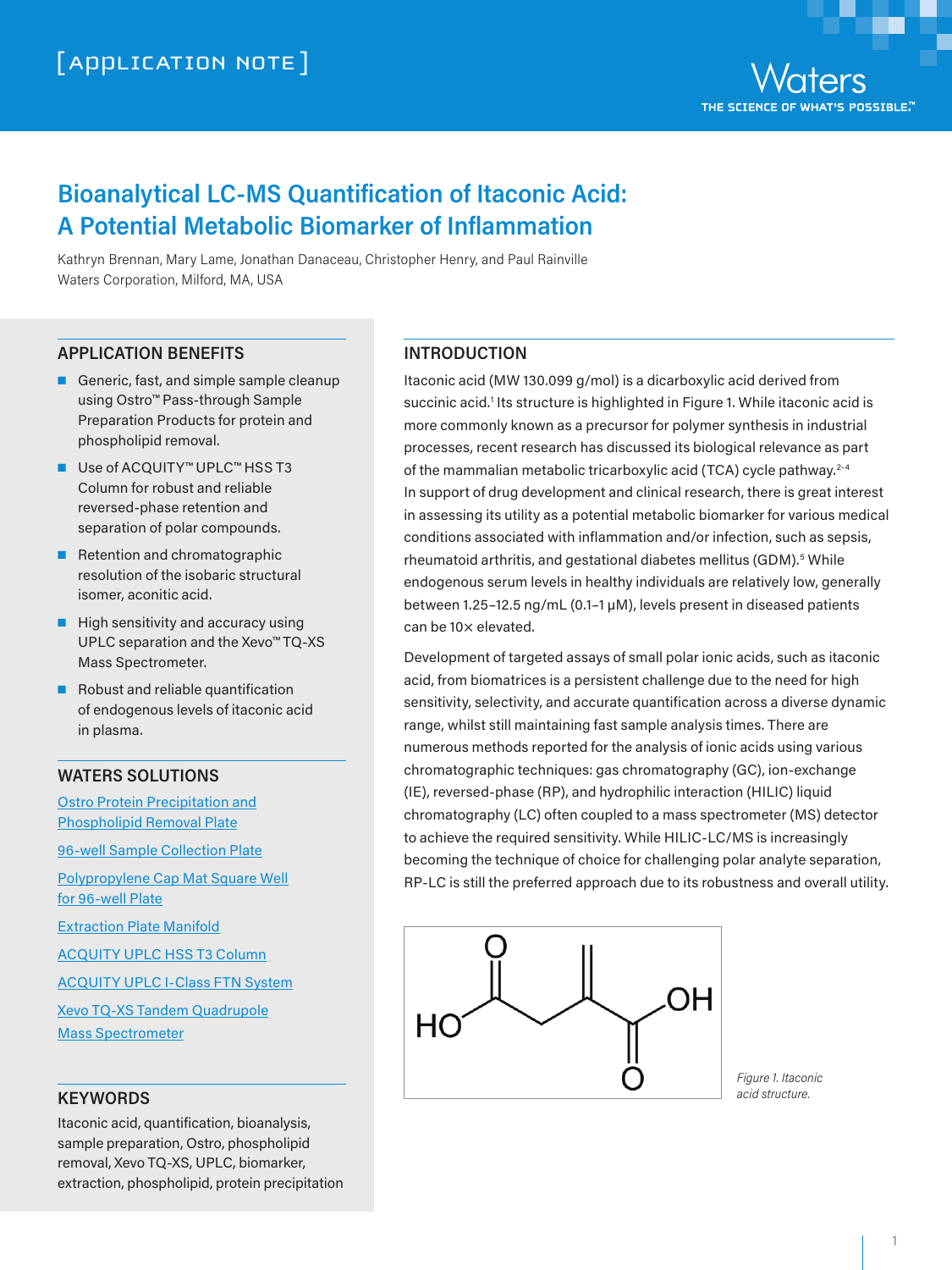# [ APPLICATION NOTE ]

The work described herein incorporates a fast and simple pass-through sample preparation, robust and reliable UPLC-RP separation with a sub-2-µm  $C_{18}$  column designed specifically for retention and separation of polar compounds coupled to a high sensitivity tandem quadrupole MS. This method achieves high sensitivity and accuracy, with a lower limit of quantification (LLOQ) of 0.5 ng/mL from extracted human plasma.

#### **EXPERIMENTAL**

## **Preparation of samples, calibration standards, and QC samples**

Itaconic acid was obtained from Sigma-Aldrich (St. Louis, MO) and isotopically labeled itaconic acid  $(^{13}C_5,d_4)$ , used as an internal standard (ISTD), was purchased from Toronto Research Chemicals (Ontario, Canada). Human plasma (K2EDTA treated, non-stripped) was purchased from BIOIVT (New York, NY). Concentrated stock solutions of itaconic acid (10 µg/mL) and the ISTD (250 µg/mL) were prepared in a 1:1 solution of MilliQ® water (18 Ω):acetonitrile. Two working stock solutions, 0.25 and 5.0 µg/mL, were used to prepare the calibration curve and quality control (QC) plasma samples. Concentrations prepared in plasma ranged from 0.5–100 ng/mL. An ISTD working solution (0.625 ng/mL) was prepared in the extraction solvent acetonitrile containing 1% formic acid. Plasma calibration curve standards were prepared in duplicate, while QC and blank (non-spiked) plasma samples were prepared in quadruplicate. To assess inter-day precision and accuracy, samples were prepared on five different days, using five individual lots of plasma.

#### **Ostro pass-through 96-well sample preparation**

Sample preparation was performed using the standard protocol included with the Ostro 96-well Sample Preparation Plate. A 200 µL aliquot of prepared plasma was added to the Ostro plate, followed by the addition of 800 µL of acetonitrile containing 1% formic acid and ISTD. Samples were mixed by pipet aspiration. Vacuum was then applied to collect the sample eluate into a 2 mL, 96-well collection plate. Samples were evaporated to dryness using a warm nitrogen stream (35 °C) and reconstituted with 50 µL of a 10:90 methanol:water solution containing 2% formic acid. The reconstituted sample was then injected for LC-MS analysis using the LC-MS conditions described in the experimental section. During method development, Ostro sample extraction effectiveness was compared to traditional protein precipitation (PPT) extraction by assessing differences in analyte recovery, matrix effects, and phospholipid removal between the two techniques.

#### **LC-MS analysis and quantification**

LC-MS quantification of itaconic acid in the extracted plasma was performed using an ACQUITY UPLC I-Class System coupled to the Xevo TQ-XS Tandem Quadrupole Mass Spectrometer. Reversed-phase chromatographic separation of itaconic acid was performed with an ACQUITY UPLC HSS T3 Column (1.8 µm, 2.1  $\times$  100 mm) maintained at 50 °C, at a flow rate of 0.6 mL/min using a linear gradient (Table 1). The column effluent was monitored by negative ion electrospray (ESI-) using multiple reaction monitoring (MRM). The primary and confirmatory MRM transitions used for itaconic acid and its ISTD, with their respective optimized settings, are listed in Table 2. Phospholipids were monitored by incorporating a parent ion scan (PIC) of 184, corresponding to the universal polar head group common to phospholipids, within the MS method.

For itaconic acid quantification, peak area ratios (PARs) of the analyte peak area to the ISTD peak were calculated. The calibration curve, prepared in human plasma, was constructed using PARs of the calibration samples by applying a one/concentration weighting (1/x) linear regression model. All QC sample concentrations were then calculated from their PARs against the calibration curve. Due to the presence of endogenous itaconic acid, the method of standard addition was used.

**THE**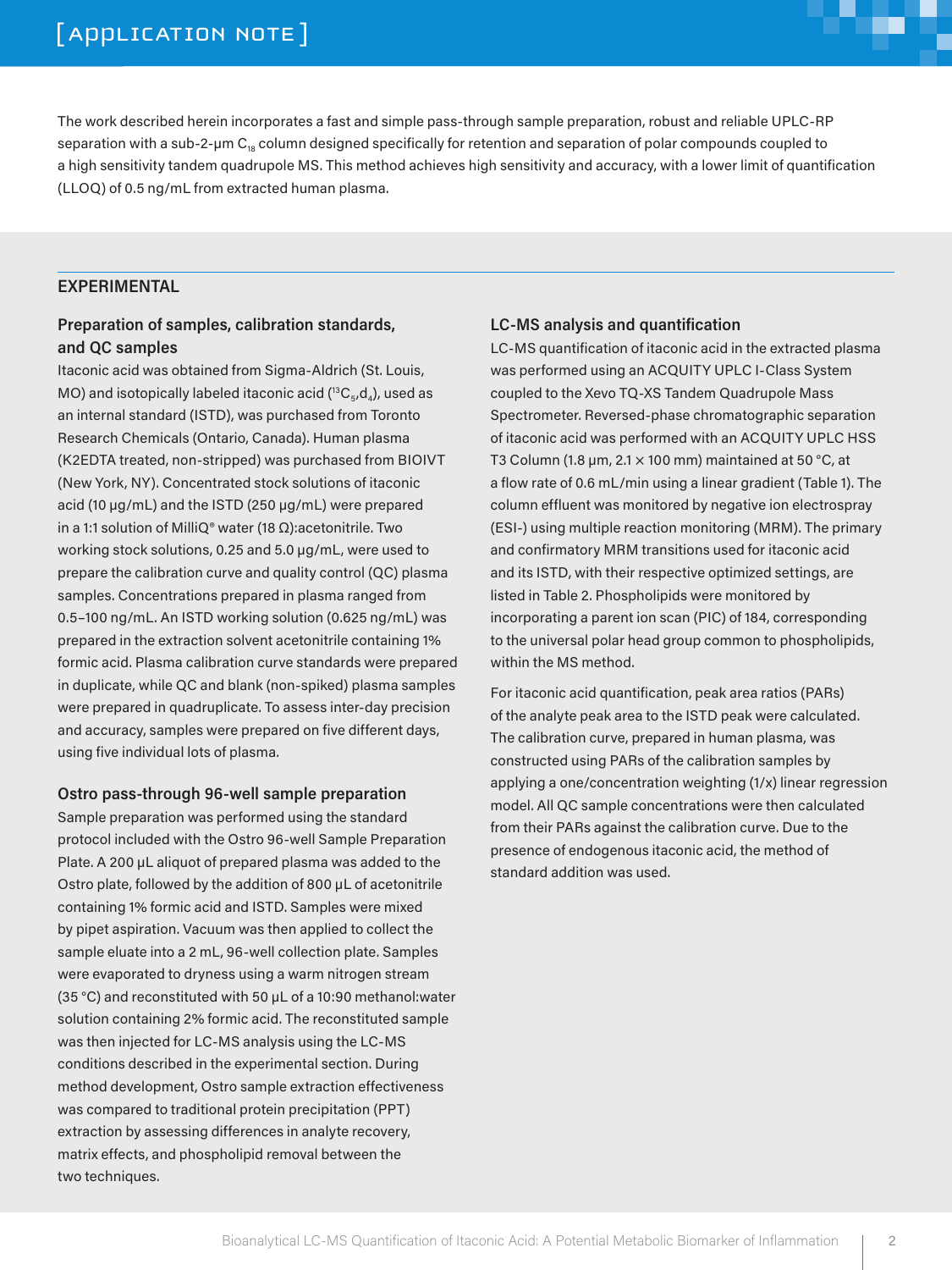# [ APPLICATION NOTE ]



# **LC-MS conditions**

| System:           | <b>ACQUITY UPLC I-Class (FTN)</b>                                                   |
|-------------------|-------------------------------------------------------------------------------------|
| Detection:        | Xevo TQ-XS Tandem Quadrupole<br>Mass Spectrometer, ESI-                             |
| Column:           | ACQUITY UPLC HSS T3, 100 Å,<br>1.8 $\mu$ m, 2.1 $\times$ 100 mm<br>(p/n: 186003539) |
| Temp.:            | 50 °C                                                                               |
| Sample temp.:     | $10^{\circ}$ C                                                                      |
| Injection volume: | $2 \mu L$                                                                           |
| Mobile phase A:   | 0.1% formic acid in water                                                           |
| Mobile phase B:   | 0.1% formic acid in acetonitrile                                                    |
| Purge solvent:    | 10% methanol in water                                                               |
| Wash solvent:     | $0.1\%$ formic acid in 95:5<br>water:acetonitrile                                   |

#### Gradient:

*Table 1. UPLC gradient conditions for itaconic acid analysis.*

| Time<br>(min) | <b>Flow rate</b><br>(mL/min) | %A  | %B       | <b>Curve</b> |
|---------------|------------------------------|-----|----------|--------------|
| 0,0           | 0.6                          | 100 | 0        | 6            |
| 0.5           | 0.6                          | 100 | 0        | 6            |
| 2.0           | 0,6                          | 80  | 20       | 6            |
| 2.5           | 0.6                          | 50  | 50       | 6            |
| 2.8           | 0,6                          | 50  | 50       | 6            |
| 2.9           | 0.6                          | 100 | $\Omega$ | 6            |
| 5.0           | 0.6                          | 100 | O        | 6            |

## **Data management**

| Instrument control |                            |
|--------------------|----------------------------|
| software:          | MassLynx <sup>™</sup> v4.2 |

Quantification software: TargetLynx<sup>™</sup>

#### **MS conditions**

| Capillary:                      | $2.0$ kV      |
|---------------------------------|---------------|
| Source offset:                  | 30 V          |
| Source temp.:                   | 150 °C        |
| Desolvation temp.:              | 500 °C        |
| Cone gas flow:                  | 150 L/Hr      |
| Desolvation gas flow: 1000 L/Hr |               |
| Collision gas flow:             | $0.15$ mL/min |
| Nebulizer gas flow:             | 7 Bar         |

*Table 2. MS conditions for itaconic acid and its isotopically labeled ISTD, including precursor and fragment ions.*

| <b>Precursor</b><br>(m/z) | <b>Product</b><br>(m/z) | <b>Collision</b><br>energy<br>(eV) | Cone<br>voltage<br>(V) |              |
|---------------------------|-------------------------|------------------------------------|------------------------|--------------|
| 129.1                     | 85.1                    | 8                                  | 20                     | Primary      |
| 129.1                     | 41.1                    | $12 \overline{ }$                  | 20                     | Confirmatory |
| 133.9 (IS)                | 89.0                    | 8                                  | 20                     | Primary      |
| 133.9 (IS)                | 44.1                    | 12                                 | 20                     | Confirmatory |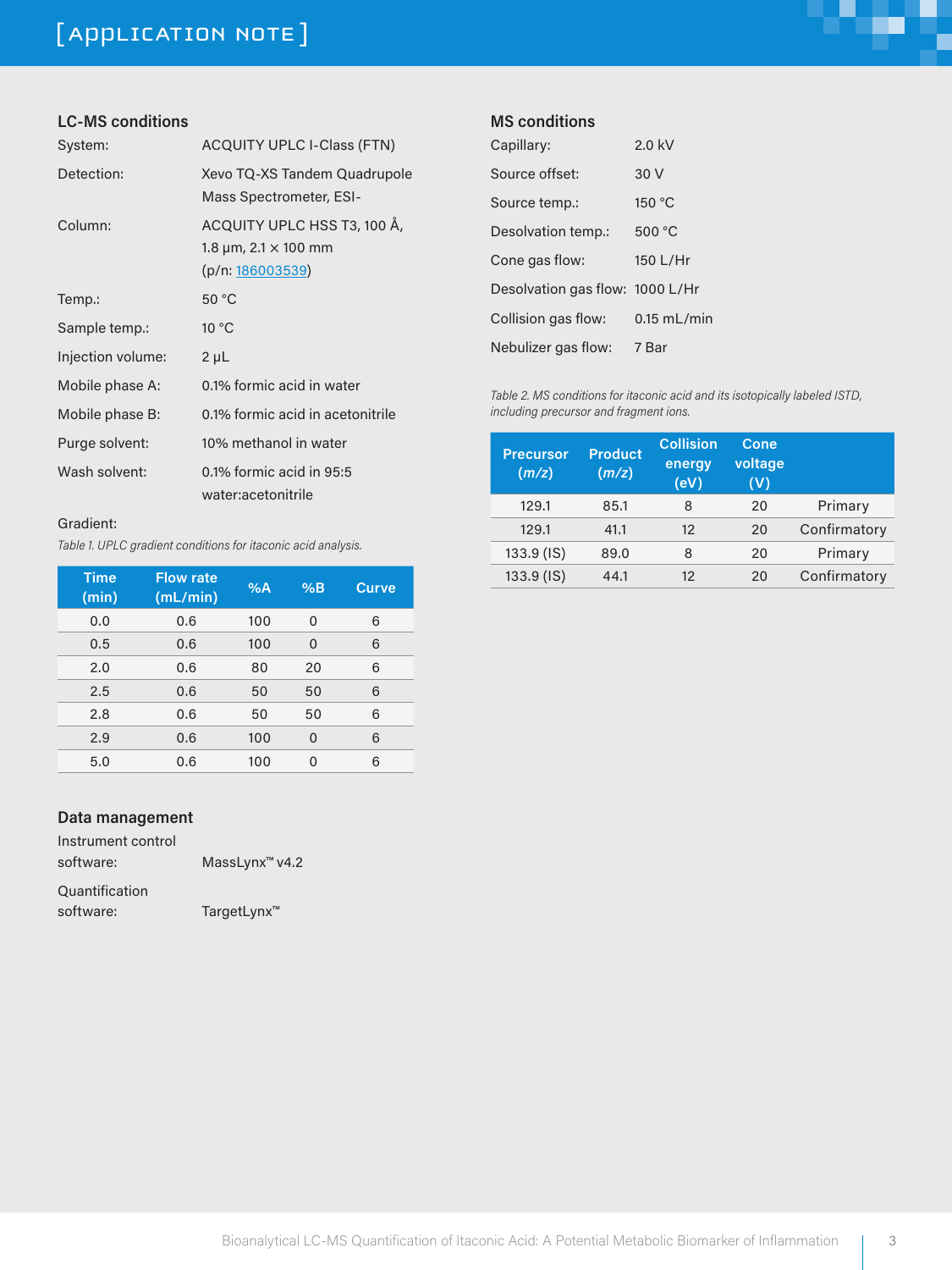#### **RESULTS AND DISCUSSION**

#### **CHROMATOGRAPHY**

Representative chromatograms of itaconic acid and its ISTD using an ACQUITY UPLC HSS T3 Column are shown in Figure 2. During method development, both reversed-phase and HILIC LC columns were evaluated for overall chromatographic performance (e.g., assessment of retention, peak shape, influence of diluent composition, area counts, and signal-to-noise). While the ACQUITY UPLC BEH Amide HILIC Column provided adequate retention and best overall MS signal (data not shown), it was the least robust; shape and retention time drift were greatly influenced by sample diluent composition, injection volume, and mobile phase buffer concentration. Focusing on RP-LC column evaluation, the best overall chromatographic performance was achieved using the ACQUITY UPLC HSS T3 Column, which provided significantly better retention and toleration of the various diluent compositions compared to the ACQUITY UPLC BEH  $C_{18}$  Column (data not shown). Additionally, the ACQUITY UPLC HSS T3 Column resolved the isobaric compound aconitic acid, an intermediate in the TCA cycle, and itaconic acid. This is highlighted in Figure 3.

#### **SAMPLE PREPARATION PERFORMANCE**

Extraction of itaconic acid from human plasma (200 µL) was performed using an Ostro 96-well Sample Preparation Plate and the supplied one-step extraction protocol. The recommended protocol is specifically designed to provide high analyte recovery, while removing highly abundant phospholipids and proteins present in serum and plasma samples.

Following extraction, samples were evaporated and reconstituted with 50 µL of a 90:10 solution of water:methanol containing 2% formic acid, providing a four-fold increase in sample concentration for added method sensitivity.



*Figure 2. UPLC separation of itaconic acid and its isotopically labeled internal standard (ISTD), using a 2.1 × 100 mm ACQUITY UPLC HSS T3 Column.*



*Figure 3. Representative chromatogram highlighting chromatographic resolution of itaconic acid from the isobar, aconitic acid using a 2.1 mm × 100 mm ACQUITY HSS T3 Column.*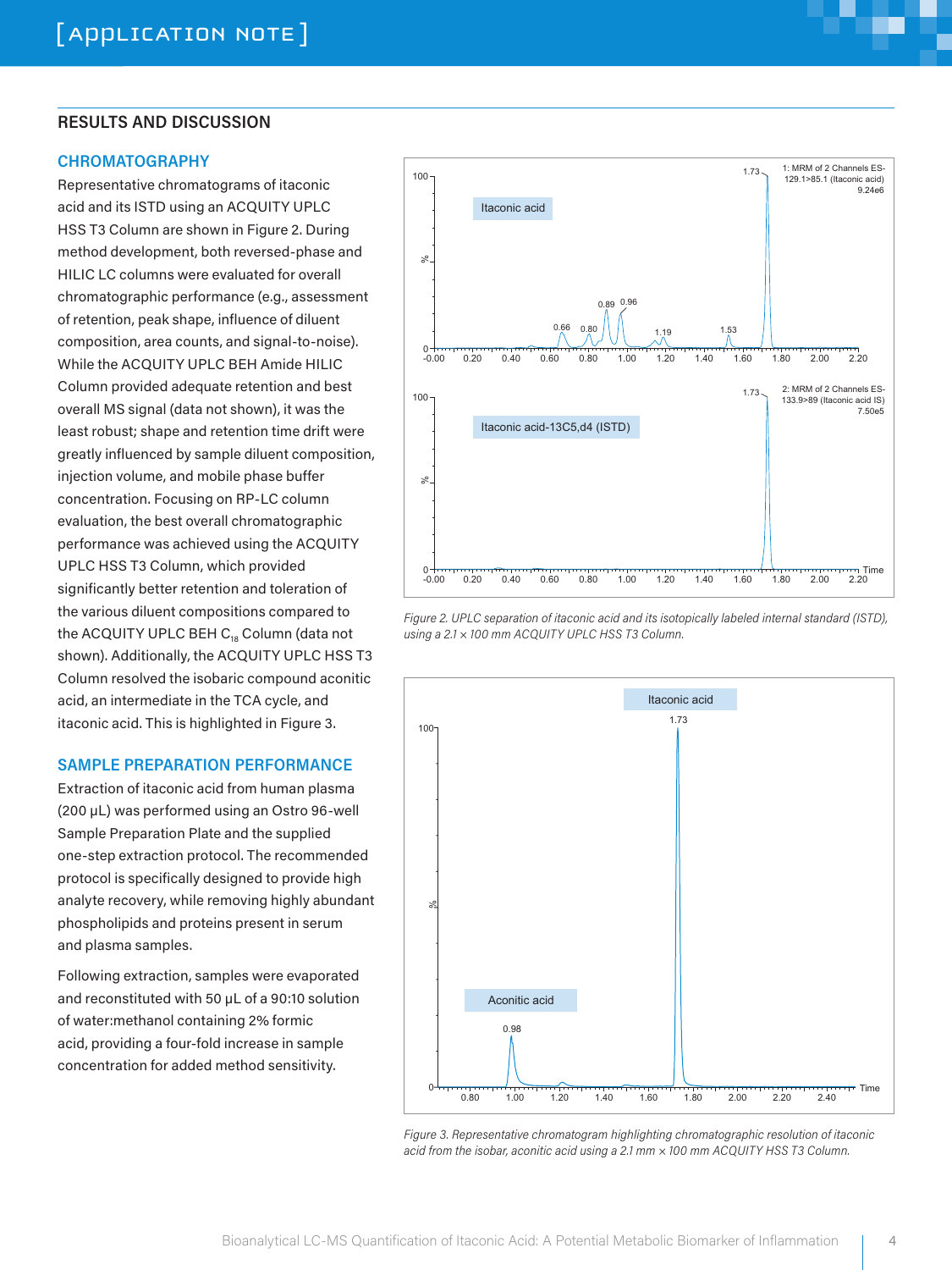# [ APPLICATION NOTE ]

While itaconic acid recovery and matrix effect (ME) results using Ostro and traditional PPT extraction were similar, with >85% recovery and MEs <5%, effectiveness of phospholipid removal was quite different. Compared to PPT extraction, our results showed that extraction with Ostro effectively removed >95% phospholipids (Figure 4). Eliminating phospholipids from samples prior to analysis is highly beneficial, improving method robustness, maintaining overall system health and instrument up-time. A visual demonstration of the remaining level of residual phospholipids over subsequent injections using the Ostro compared to traditional PPT extraction is shown in Figure 5. When the Ostro sample extraction method is used, the phospholipid levels are negligible, and no buildup occurs. However, when traditional PPT extraction is employed, a significant number of phospholipids are present and accumulate throughout the run.

#### **QUANTITATIVE PERFORMANCE**

The quantitative performance using this sample preparation and LC-MS method was excellent, achieving a LLOQ of 0.5 ng/mL for itaconic acid. Calibration curves were linear ( $r^2 > 0.999$ ) from 0.5–100 ng/mL with accuracies between 85–115% with CVs <15% for all points on the curve (Figure 6). Additionally, both intra-day and inter-day (five individual lots, with five different analysis days) assay accuracy and precision met recommended bioanalytical method validation guidelines.











*Figure 6. Representative matrix matched itaconic acid calibration curve (Day 4) demonstrating linearity and accuracy from 0.5–100 ng/mL.*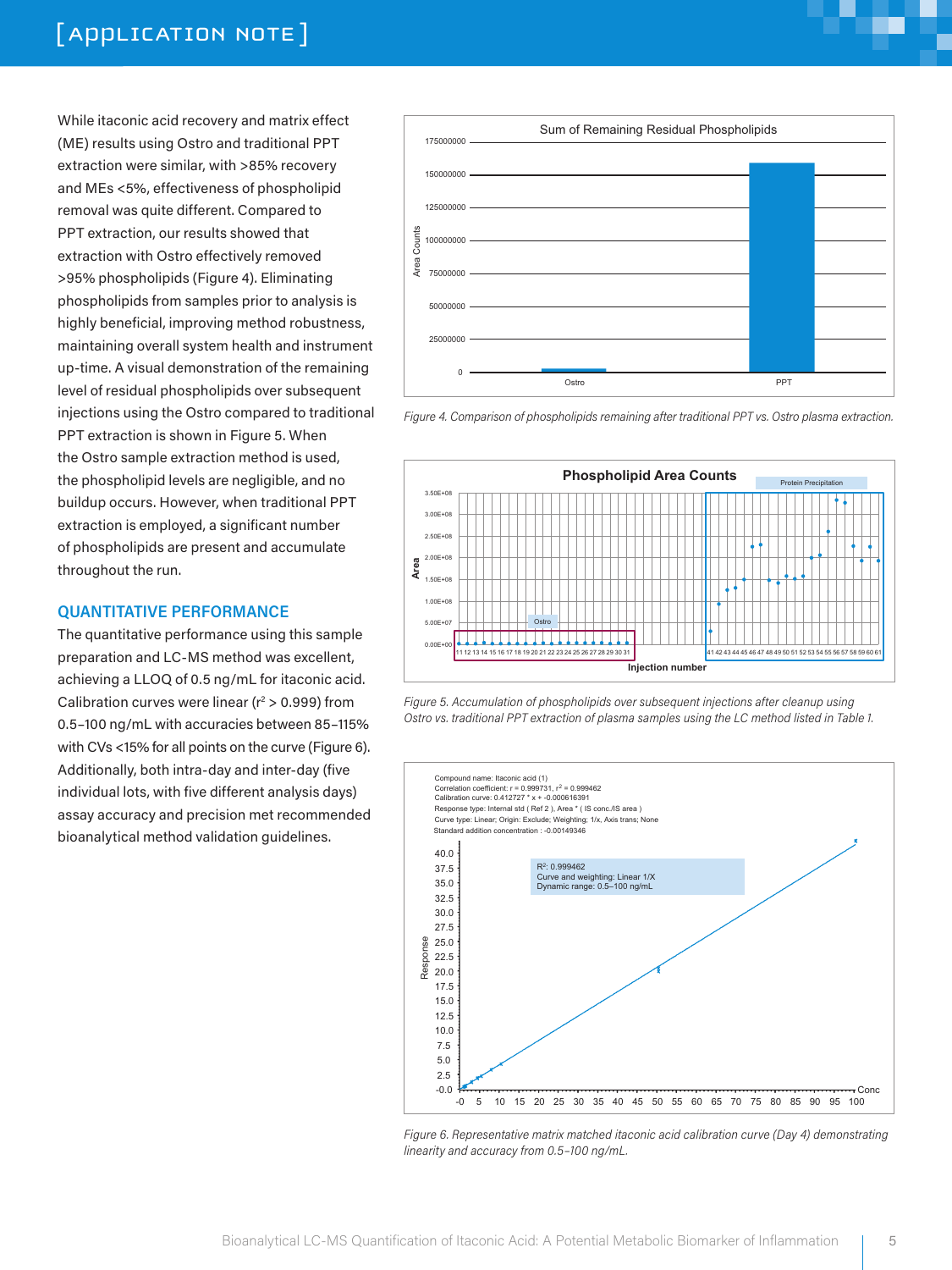Representative QC performance is highlighted in Table 3, while chromatographic performance is illustrated in Figure 7. Mean endogenous levels of itaconic acid across the five lots of plasma are highlighted in Table 4. Inter-day %CVs for endogenous itaconic acid plasma concentrations were ≤8%, indicating a robust and reproducible method.

*Table 3. Intra-day (Panel A) and inter-day (Panel B) QC quantitative performance for itaconic acid.* 

| <b>Intra-day precision and accuracy - Day 4</b> |                                             |                                                  |                    |      |
|-------------------------------------------------|---------------------------------------------|--------------------------------------------------|--------------------|------|
|                                                 | <b>Expected</b><br>concentration<br>(ng/mL) | <b>Mean observed</b><br>concentration<br>(ng/mL) | Mean %<br>accuracy | %CV  |
| LOC                                             | 1.50                                        | 1.94                                             | 99.38              | 3.08 |
| LMQC                                            | 7.50                                        | 7.67                                             | 96.48              | 0.93 |
| <b>MHOC</b>                                     | 30.0                                        | 30.20                                            | 99.18              | 0.95 |
| HOC                                             | 75.0                                        | 74.22                                            | 98,35              | 2.1  |

| Inter-day precision and accuracy |                                             |                                           |                    |      |
|----------------------------------|---------------------------------------------|-------------------------------------------|--------------------|------|
|                                  | <b>Expected</b><br>concentration<br>(ng/mL) | Mean observed<br>concentration<br>(ng/mL) | Mean %<br>accuracy | %CV  |
| LOC                              | 1.50                                        | 2.19                                      | 96.98              | 1.60 |
| LMOC                             | 7.50                                        | 7.72                                      | 93.48              | 2.13 |
| <b>MHQC</b>                      | 30.0                                        | 29.15                                     | 94.79              | 0.98 |
| HOC                              | 75.0                                        | 73.65                                     | 97.20              | 1.22 |



*Figure 7. Representative QC chromatograms (Day 4) for itaconic acid extracted from plasma using Ostro phospholipid removal.* 

*Table 4. Mean endogenous itaconic acid levels in five individual lots of plasma determined over five days.* 

| <b>Endogenous levels</b> |              |                                                                     |      |  |
|--------------------------|--------------|---------------------------------------------------------------------|------|--|
|                          | Plasma lot # | Mean $(N = 5)$<br>calculated endogenous<br>concentration<br>(ng/mL) | %CV  |  |
| Day 1                    | HMN34254     | 0.607                                                               | 5.96 |  |
| Day 2                    | HMN34258     | 1.024                                                               | 6.90 |  |
| Day 3                    | HMN34260     | 1.308                                                               | 8.03 |  |
| Day 4                    | HMN34263     | 0.450                                                               | 5.63 |  |
| Day 5                    | HMN19214     | 0.456                                                               | 4.08 |  |

H.